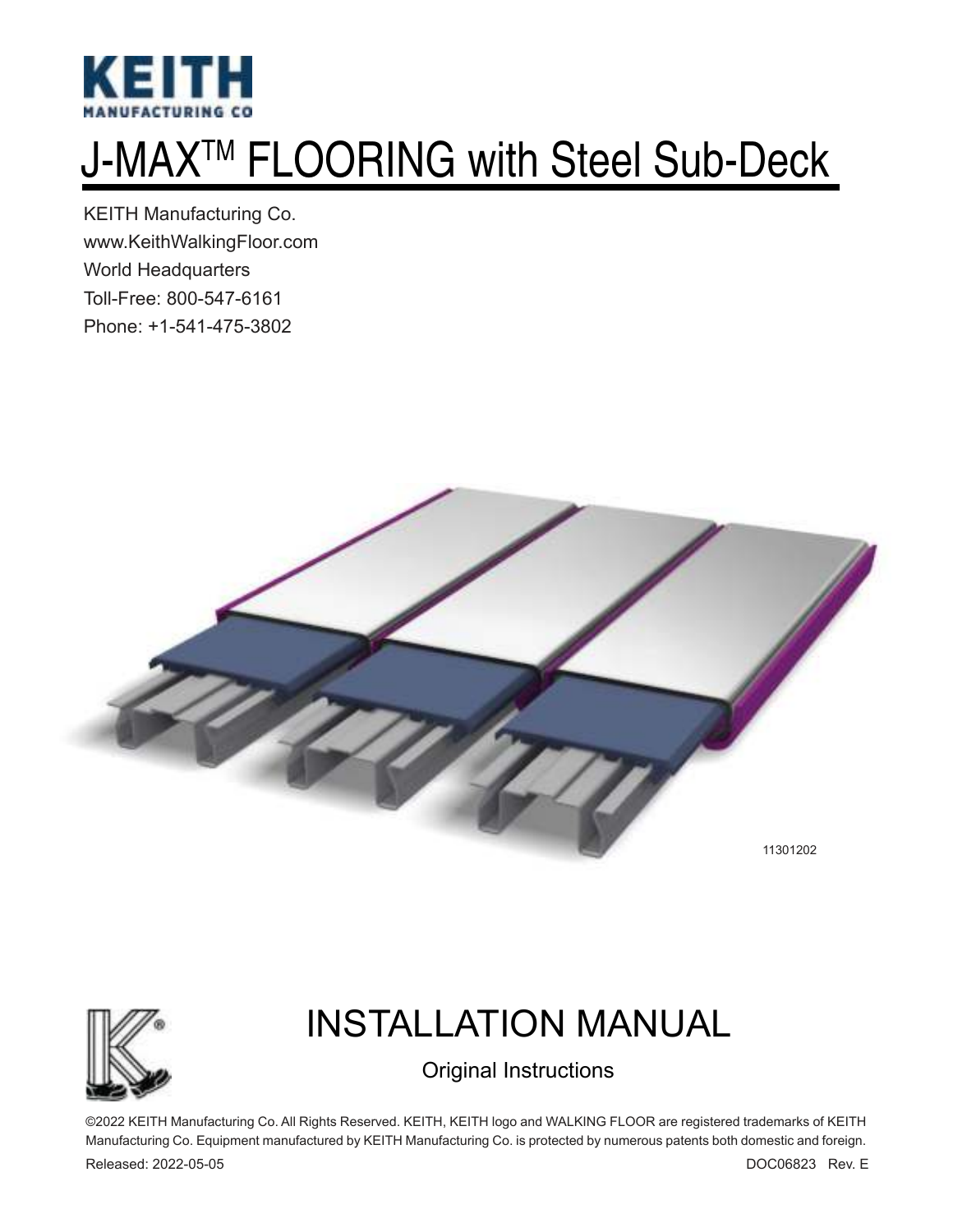### **Table of Contents**

| Introduction                                                                                        |    |
|-----------------------------------------------------------------------------------------------------|----|
| <b>Floor Slat Assembly Details</b><br>1.0                                                           |    |
| <b>Pre-Order Information Required</b><br>2.0 <sub>2</sub>                                           |    |
| 2.1 Inside Length of Trailer                                                                        |    |
| 2.2 Location of Drive in Trailer                                                                    |    |
| 2.3 Determine Quantity of Floor Slats                                                               | 5  |
| Installation Instructions                                                                           |    |
| Crossmember Requirements & Baffle Plate Installation<br>3.0                                         | h  |
| Sub-Deck & Side Seal Installation<br>4.0                                                            | 8  |
| 5.0<br>Bearings & Slat Installation                                                                 | 11 |
| 5.1 Method 1: Bearings Snapped Down onto Sub-Deck, Slats Slid Over Bearings (with Bearing Stops) 11 |    |
| 5.2 Method 2: Bearings Slid into Slats, Both Snapped Down onto Sub-Deck (with Bearing Stops)        | 13 |
| 6.0 Floor Slat Attachment Instructions                                                              | 17 |
| <b>J-Seal Seating Instructions</b><br>7.0                                                           | 18 |
| Fabricate & Install Front Slope Shield<br>8.0                                                       | 19 |
| <b>Technical Support</b>                                                                            | 20 |
| Contact Information - KEITH Manufacturing Co.                                                       | 20 |
|                                                                                                     |    |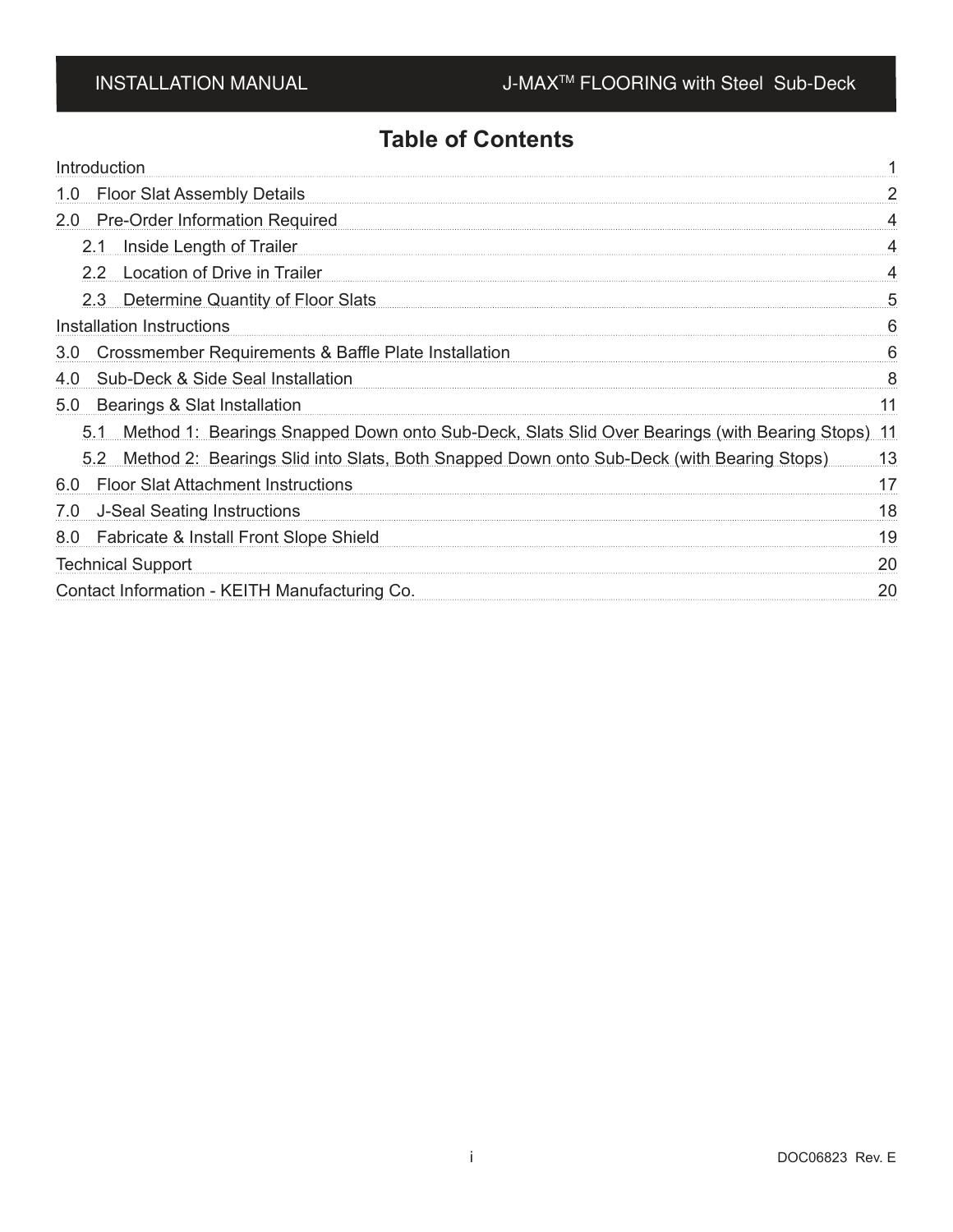### **Introduction**

This manual explains procedures for installing 4-5/16 inch [109.5 mm] KEITH® J-MAX™ Flooring with steel sub-deck in trailers with steel crossmembers and a KEITH® *WALKING FLOOR*® unloading system. Many variables affect the installation, but the general process remains constant. Details of the installation vary according to trailer features, kit selections, and installer preferences. Optional instructions are given for some operations to allow for flexibility.

Installation time varies and is between 25 to 50 man hours, depending upon the experience of the installer and the adaptability of the trailer. If the trailer is not yet built, there are some trailer preparations provided in Section 3.0 that will save time and effort. One person with welding skills can complete the entire installation.

Several reference drawings are included in this manual. The appropriate KEITH® *WALKING FLOOR*® Owner Operator Manual contains more detailed information about the system and operation procedures.

Direct any questions to KEITH Manufacturing Co. or one of our international offices listed on our website.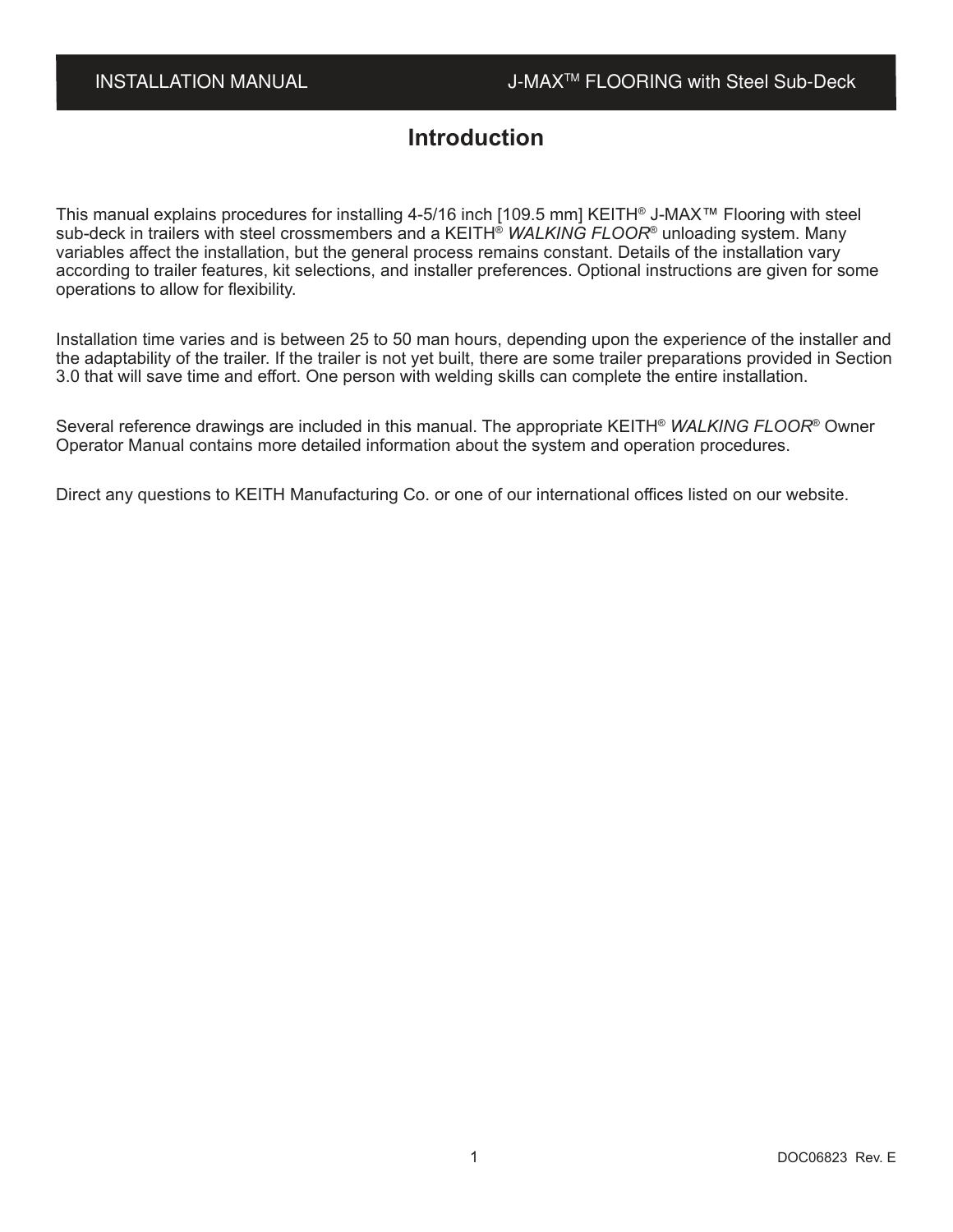### INSTALLATION MANUAL J-MAX<sup>™</sup> FLOORING with Steel Sub-Deck

### **1.0 Floor Slat Assembly Details**

A. J-MAX slat assembly as supplied by KEITH Manufacturing Co. (See Figure 1)

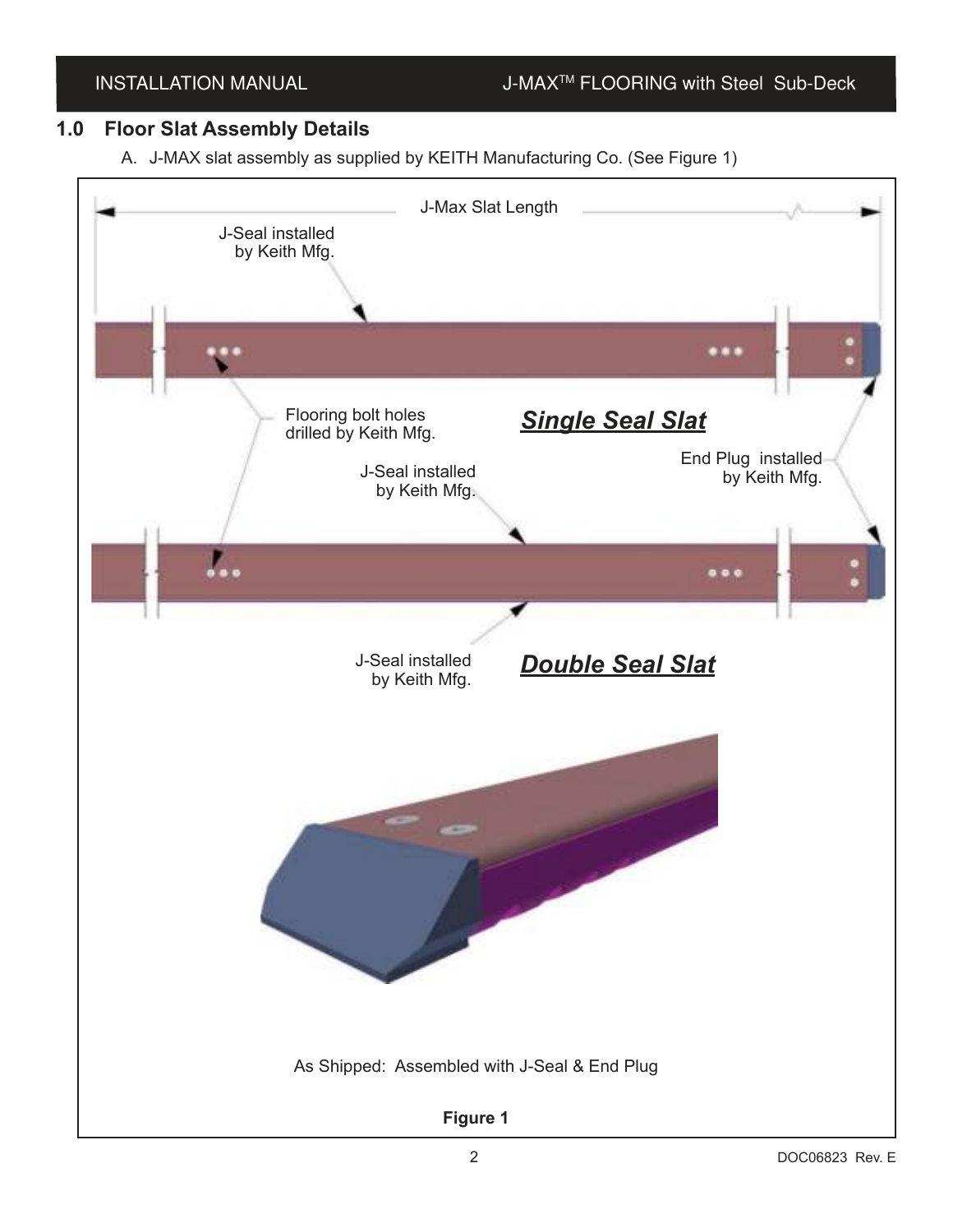B. J-MAX slat assembly detail. (See Figure 2)

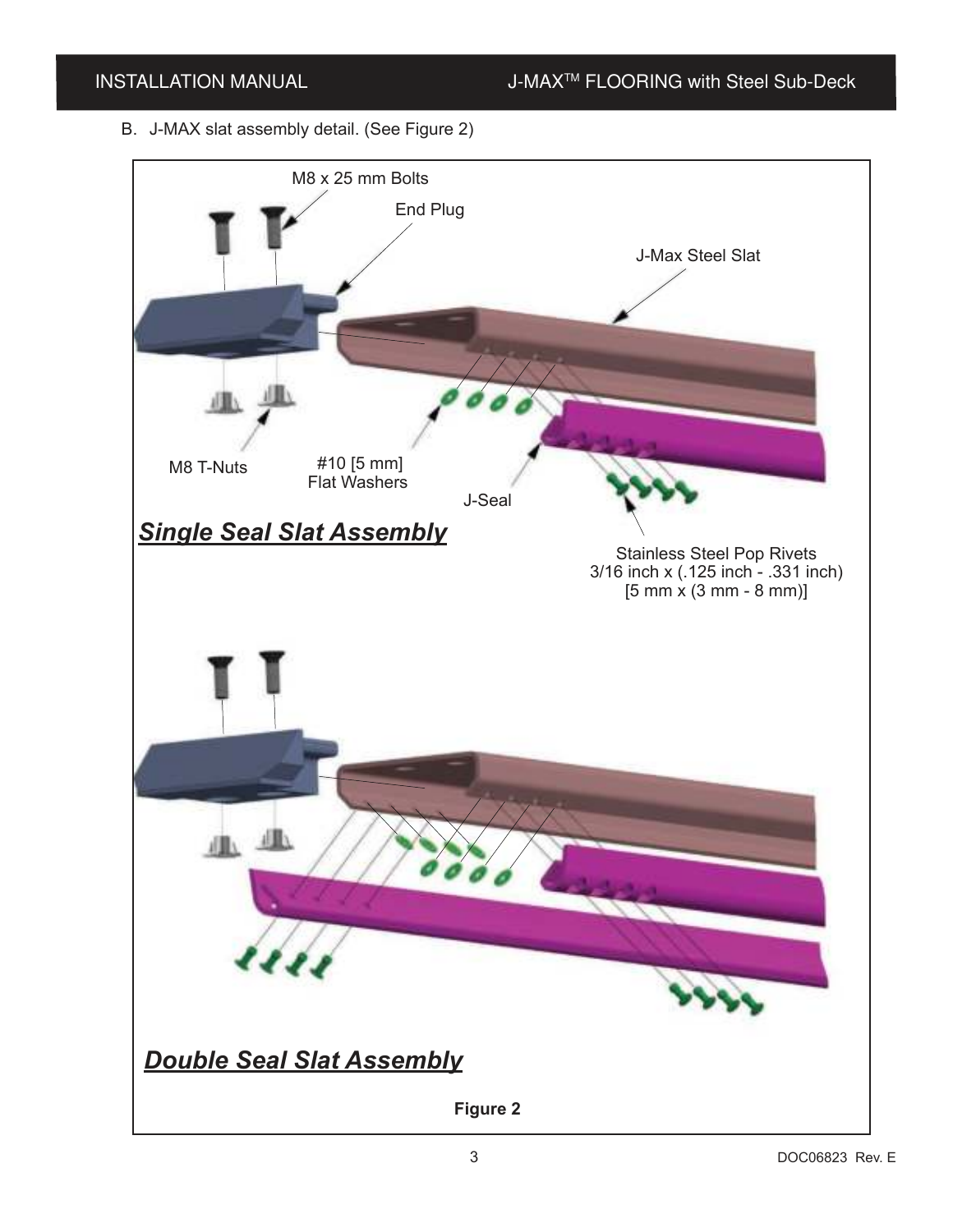**Dimensions for drives with an 8 inch [203 mm] stroke length Dimensions for drives with an 10 inch [254 mm] stroke length**

### **2.0 Pre-Order Information Required**

2.1 Inside Length of Trailer

Calculate for slat length as shown. (See Figure 3)



### 2.2 Location of Drive in Trailer

1. Determines Floor Slat Bolt Hole Location:

Because the slat material is high strength steel, KEITH Manufacturing Co. pre-drills and countersinks the floor bolt holes in J-MAX slats to facilitate installation. The cross-drive shoes on a J-MAX drive unit are all long shoes so that all of the slats have the same hole pattern. (See Figure 3)

- 2. Determines Lengths of Sub-Deck (See Figure 3)
- 3. Determines Lengths of Bearings (See Figure 3)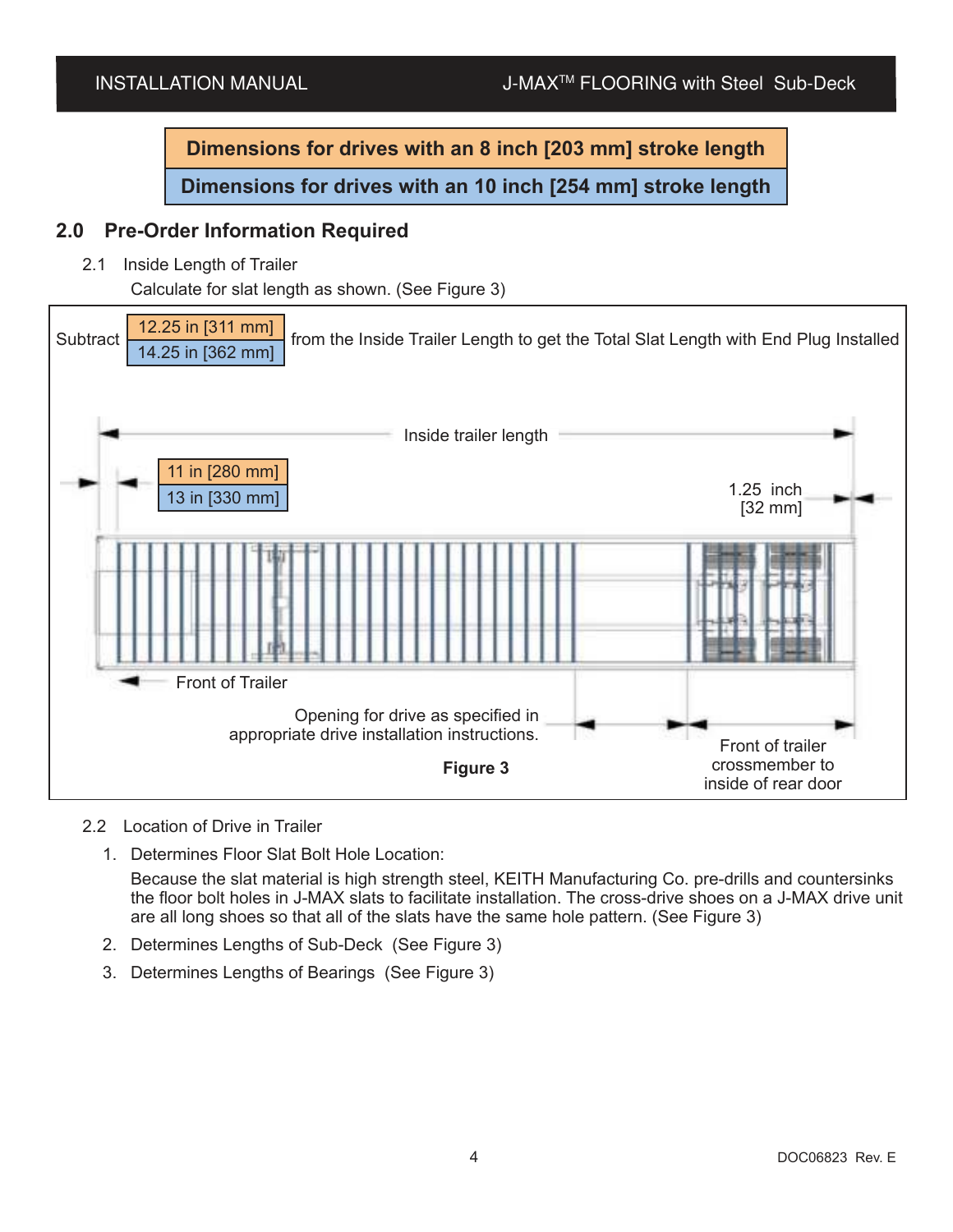- 2.3 Determine Quantity of Floor Slats
	- 1. Use the formula below to determine the quantity of floor slats needed and the width of the side seals required. (See Figure 4)



**('A' - 'B') / 2 = 'C'**

|          | J-Max Flooring 4-5/16 inch [109.5 mm] Slat Centers |                                        |                                          |                                                 |  |  |
|----------|----------------------------------------------------|----------------------------------------|------------------------------------------|-------------------------------------------------|--|--|
|          | $A = Distance$<br><b>Across Trailer</b>            | $N =$ Number of<br><b>Moving Slats</b> | $B = (N * 4.3125$ inch)<br>$+ .175$ inch | $C^*2$ = Combined<br><b>Width of Side Seals</b> |  |  |
|          |                                                    | 15                                     | 64.86 inch [1647.5 mm]                   |                                                 |  |  |
|          |                                                    | 16                                     | 69.18 inch [1757.0 mm]                   |                                                 |  |  |
|          |                                                    | 17                                     | 73.49 inch [1866.6 mm]                   |                                                 |  |  |
|          |                                                    | 18                                     | 77.80 inch [1976.1 mm]                   |                                                 |  |  |
|          |                                                    | 19                                     | 82.11 inch [2085.7 mm]                   |                                                 |  |  |
|          |                                                    | 20                                     | 86.43 inch [2195.2 mm]                   |                                                 |  |  |
|          |                                                    | standard 21                            | 90.74 inch [2304.7 mm]                   |                                                 |  |  |
|          |                                                    | 22                                     | 95.05 inch [2414.3 mm]                   |                                                 |  |  |
| Examples | 96.74 inches                                       | 21                                     | 90.74 inches                             | 6 inches                                        |  |  |
|          | 2438.7 mm                                          | 21                                     | 2304.7 mm                                | <b>134 mm</b>                                   |  |  |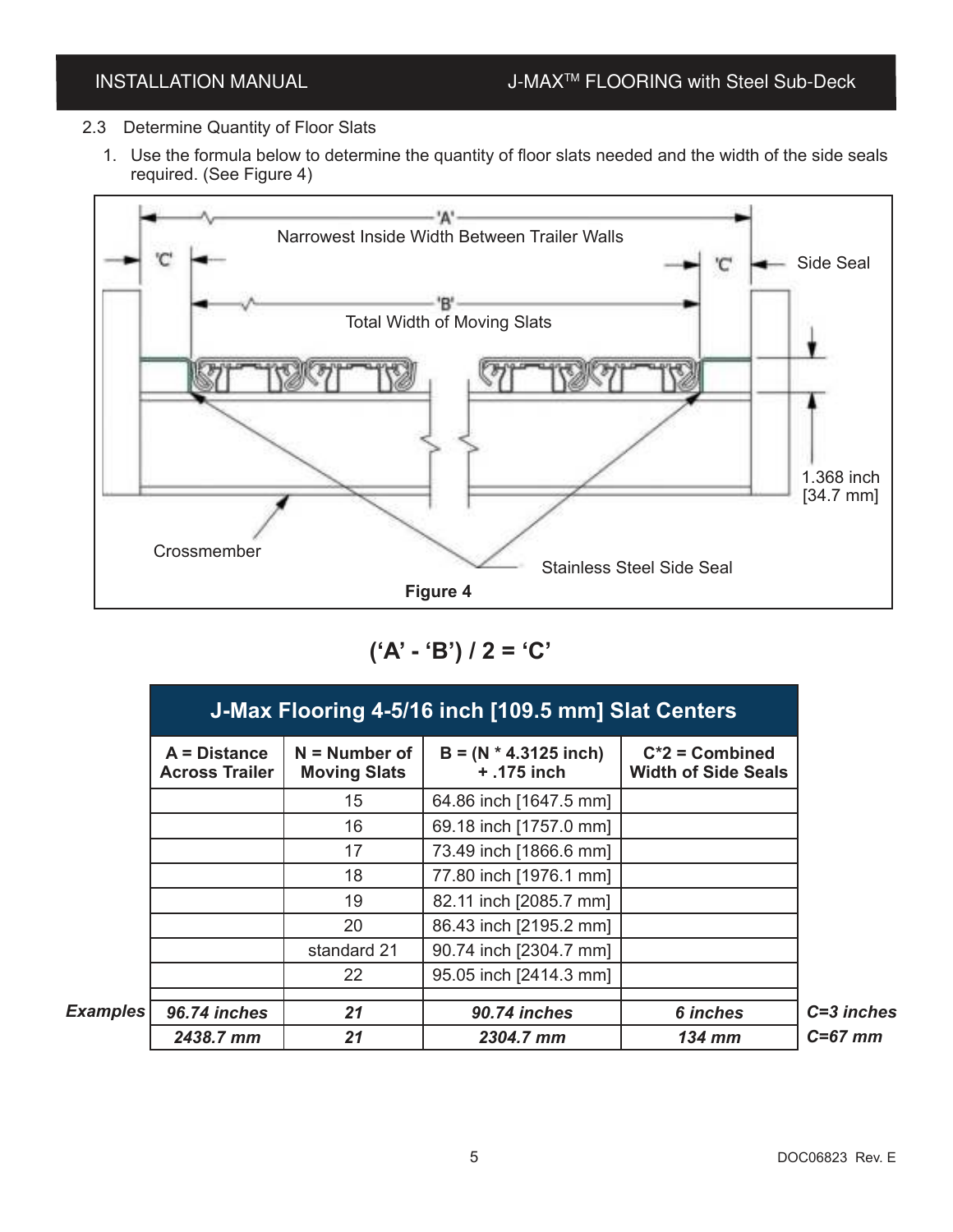### **Installation Instructions**



*NOTE: When welding, ground specifically to what you are welding on, otherwise it can short across component assemblies damaging seals and gaskets.*

### **3.0 Crossmember Requirements & Baffle Plate Installation**

Crossmembers function as support for the sub-deck.

1. Recommended crossmember spacing should be 12 inch [305 mm] centers.



- 2. Stainless Steel Baffle Plate Installation: A baffle plate extends forward from the door threshold to prevent material from sifting through the floor when slats are in the forward position.
	- A. Determine the dimensions of the baffle plate (Figure 6). The baffle plate must be level with the crossmembers and is welded to the inside of the last beam of the trailer (threshold). The thickness depends on the type of load. We recommend 11 gauge [3 mm] plate for heavy, abrasive materials (e.g. solid waste). The front of plate should be bent to meet the trailer frame, leaving an opening between the formed plate and the last crossmember so that material will not build up underneath the slats.
	- B. Cut and form the baffle plate to the proper dimensions.
	- C. Install the baffle plate, welding the plate in position and grind welds flat. Make sure the plate is level with the crossmembers. (See Figure 6)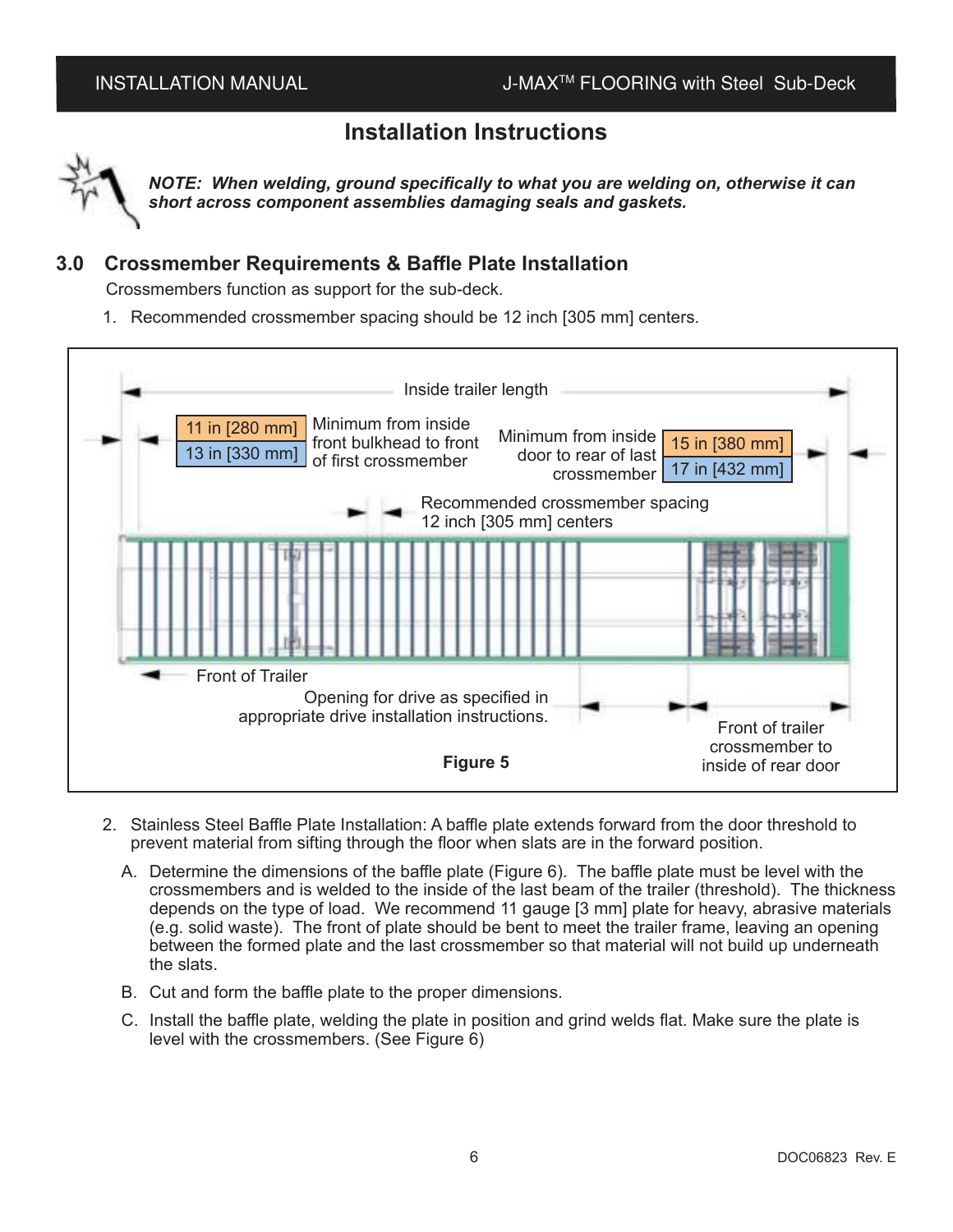

3. Locate the first crossmember at the front of the trailer at a minimum of  $\Box$  Figure 1.1 Finch 1.400 mm bulkhead of trailer. (See Figure 7) 11 inch [280 mm] 13 inch [330 mm]

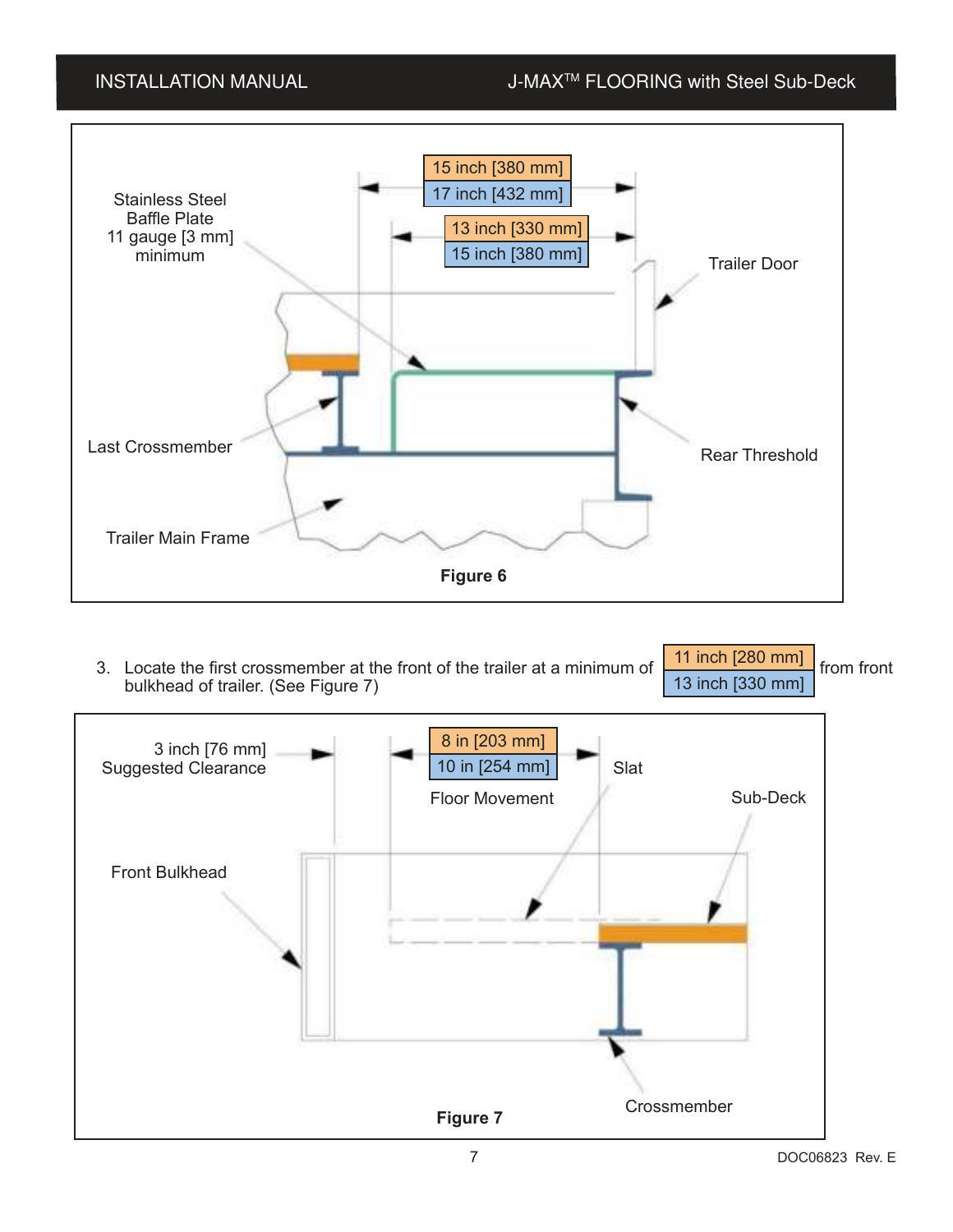### **4.0 Sub-Deck & Side Seal Installation**

1. Cut sub-decks to proper length according to your trailer measurements and the position of the drive assembly. (See Figure 8)



2. Attach sub-deck to crossmembers by welding. Proper installation of the sub-deck is critical for maintaining floor alignment, floor straightness and for optimal performance of the J-Seal located between the floor slats. (See Figure 9)

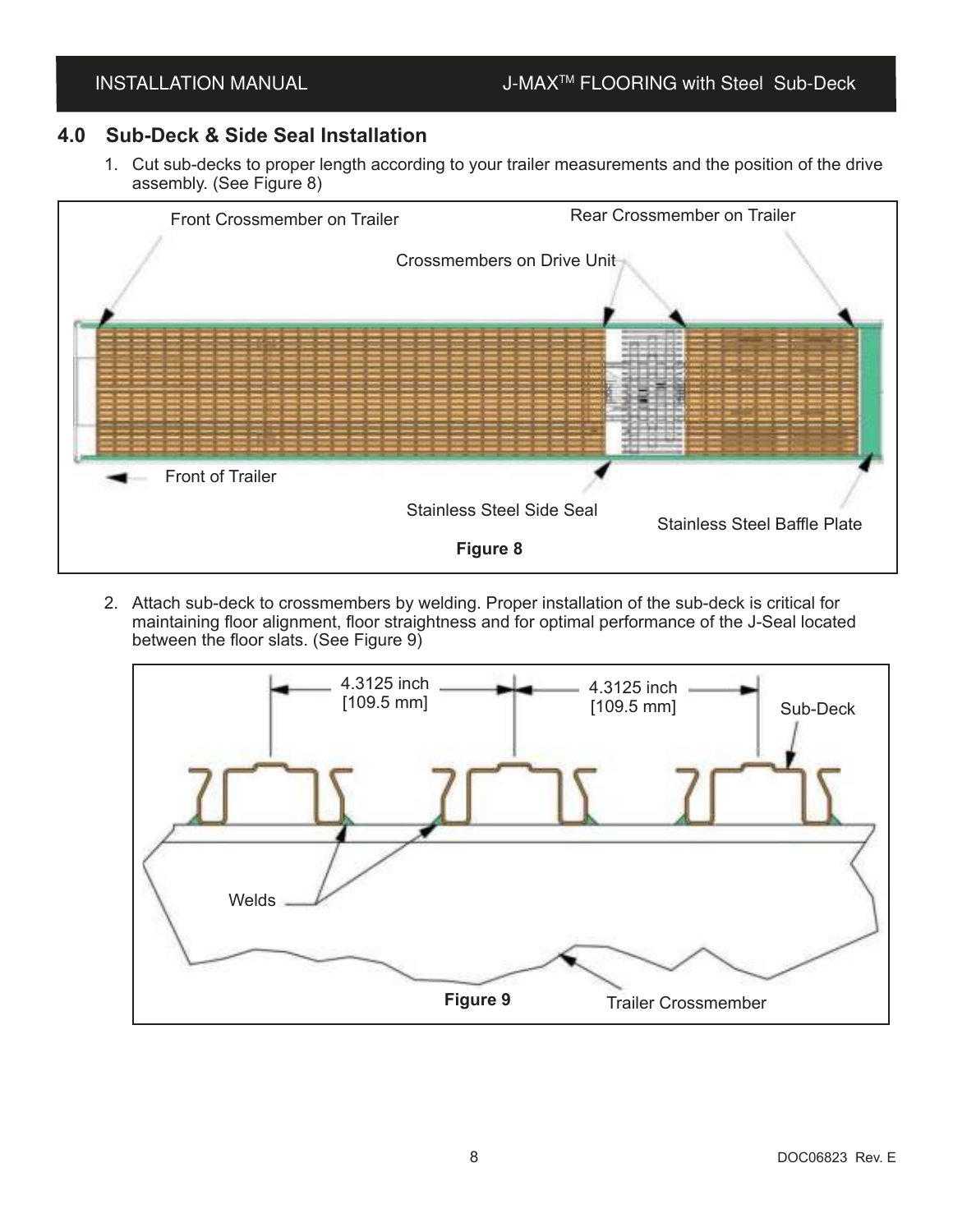3. Start at the rear of the trailer. Locate one set of sub-decks using the center line marked on the subdeck jig, aligning it with the center line of the trailer. Clamp the jig and sub-deck to the crossmembers, then attach the sub-deck to the crossmembers. This will align the sub-deck with the shoe on the drive. (Figure 10)



4. Lay out the remaining sub-decks and stainless steel side seals with supports across the width of the trailer using the spacing jigs for proper location. Keeping the jigs above the crossmembers, clamp the jig and sub-decks to every other crossmember. Remember to attach the sub-decks to the formed crossmembers that are attached to the drive unit. (See Figures 11 & 12)



5. Install stainless steel side seal before moving the sub-deck spacing jigs. If splicing the side seal, grind welds smooth or J-seal will not seal properly. Side seal must be supported across drive opening. (Figure 12)

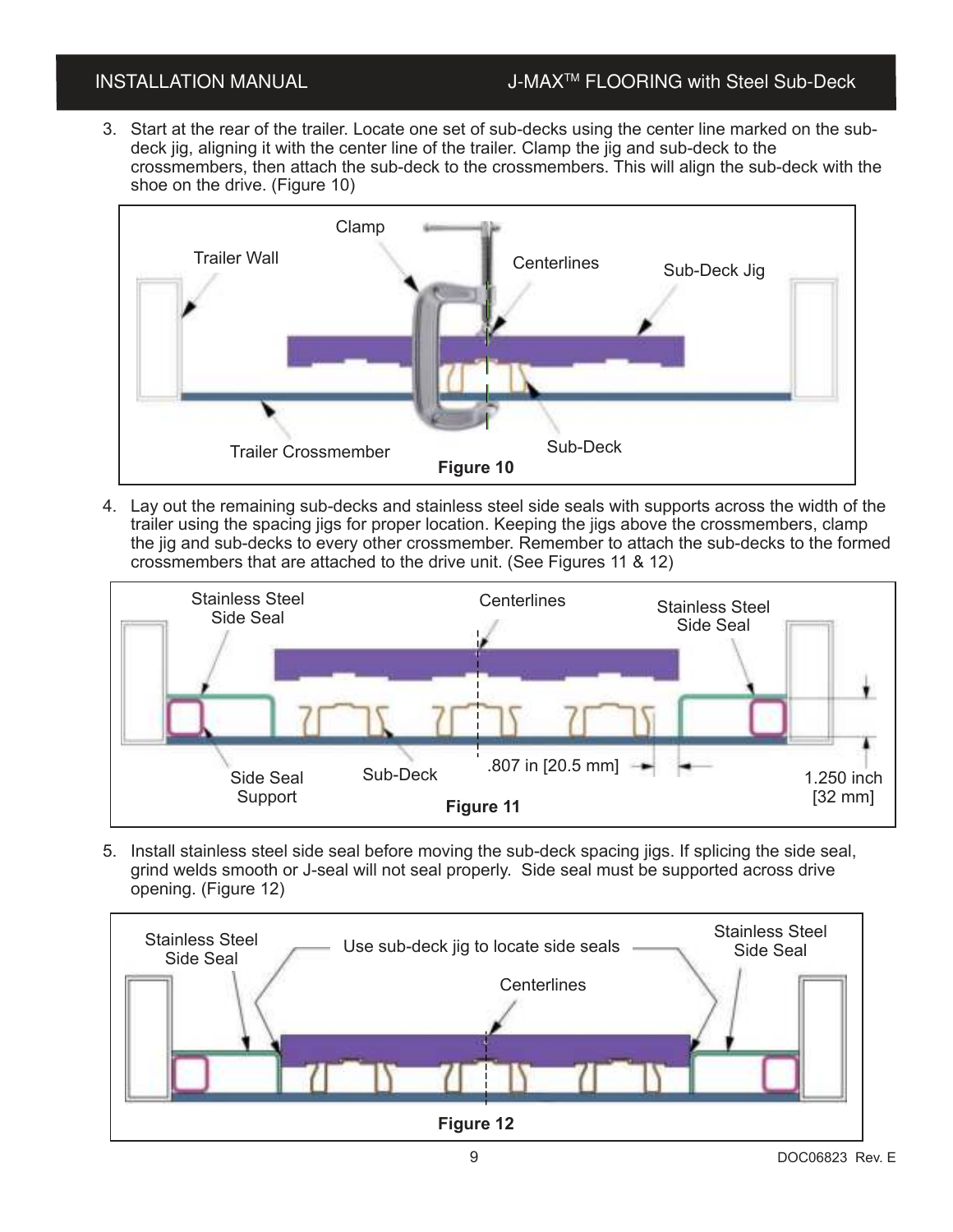### INSTALLATION MANUAL J-MAX<sup>™</sup> FLOORING with Steel Sub-Deck

6. Weld the sub-decks to the crossmembers between the jigs. Move the jigs and make a connection at each intersection of a sub-deck and a crossmember. Welds should be 1/8 inch [3 mm] fillet, 5/8 inch to 3/4 inch [15 mm to 20 mm] long, and centered on the flange. Excessive welding and too little cooling will cause crossmembers to warp.

Use suggested welding pattern below. Starting each pass on the same side of the trailer gives sufficient cooling time before second pass. (See Figure 13)

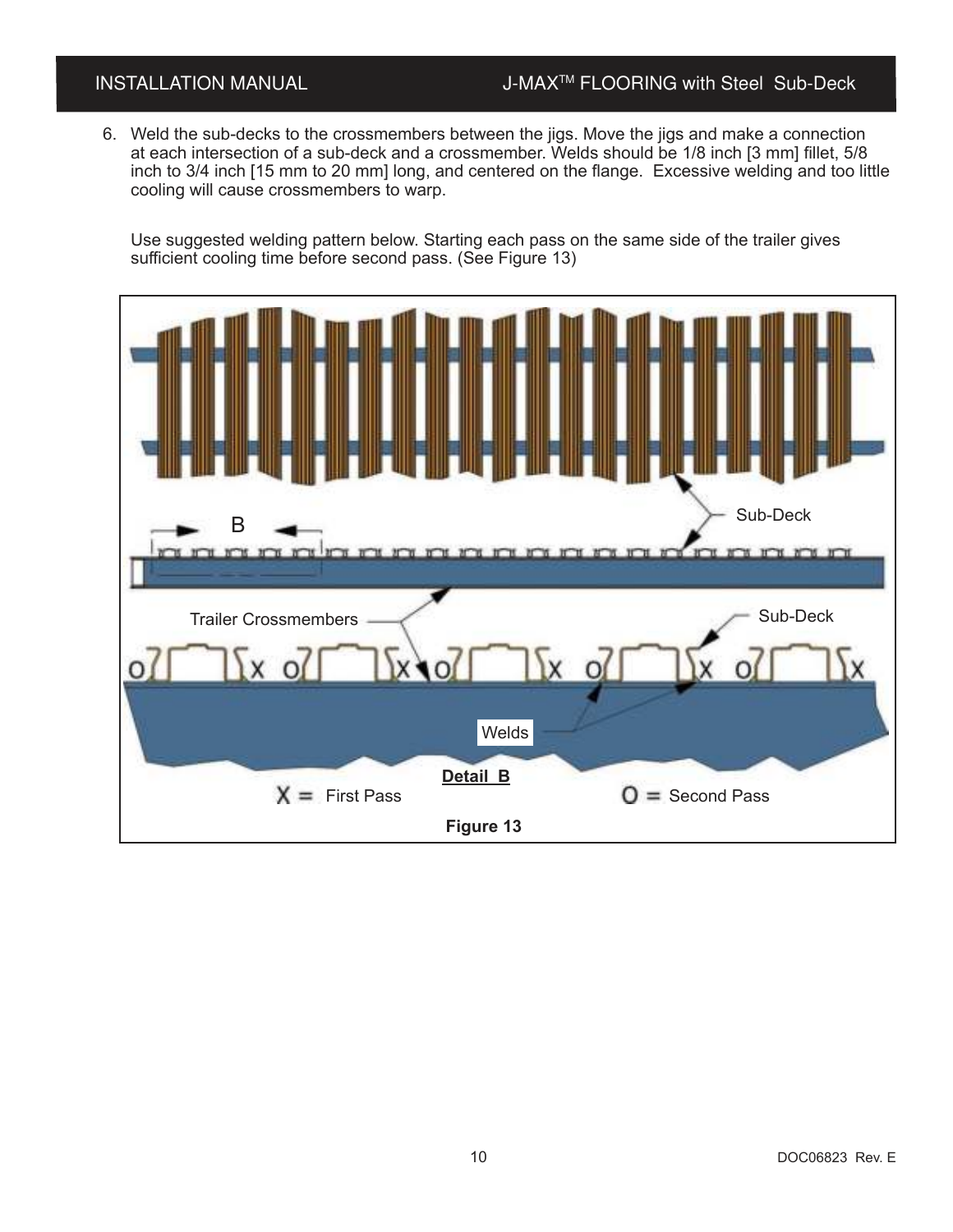### **5.0 Bearings & Slat Installation**

- 5.1 Method 1: Bearings Snapped Down onto Sub-Deck, Slats Slid Over Bearings (with Bearing Stops)
	- 1. Bearing Stops keep bearings in place and are installed with pop rivets. Place bearing stops flush with the ends of the sub-decks and drill (6) holes through sub-deck, using holes in bearing stops as a drill jig. Install (6) rivets per bearing stop. (4) Bearing Stops per slat are pre-drilled and supplied by KEITH Mfg. with order. (See Figure 14)



2. Bearings come in 6 ft [1829 mm] lengths and snap down over sub-deck. (See Figure 15)

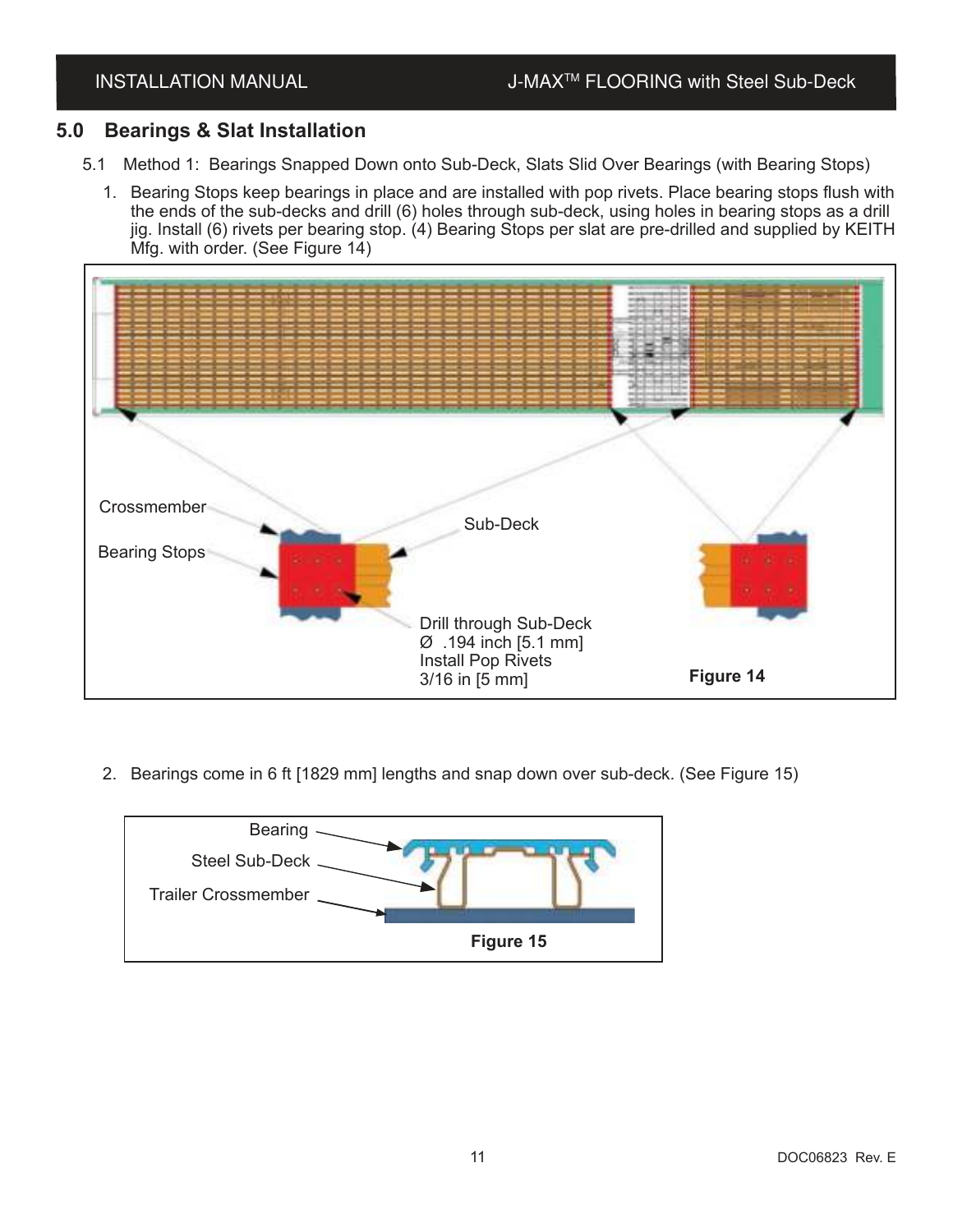### INSTALLATION MANUAL J-MAX<sup>™</sup> FLOORING with Steel Sub-Deck

- 3. Pre-cut bearings where needed to fit between the bearing stops on the sub-deck, as shown. Total bearing length should be 3 inches [76 mm] shorter than the distance between bearing stops to allow for expansion of bearings. (See Figure 16)
- 4. Snap bearings down into place.



*5. Ensure J-Seals are fully seated along the entire length of slats (install position).* Starting on the right side of the trailer, slide the single seal pre-assembled floor slats over the bearings, until the pre-drilled holes line up with the holes in the drive shoes. The last slat installed on the left side of the trailer will have double seals. (See Figure 17)



6. Proceed to Floor Slat Attachment Instructions (See Section 6.0)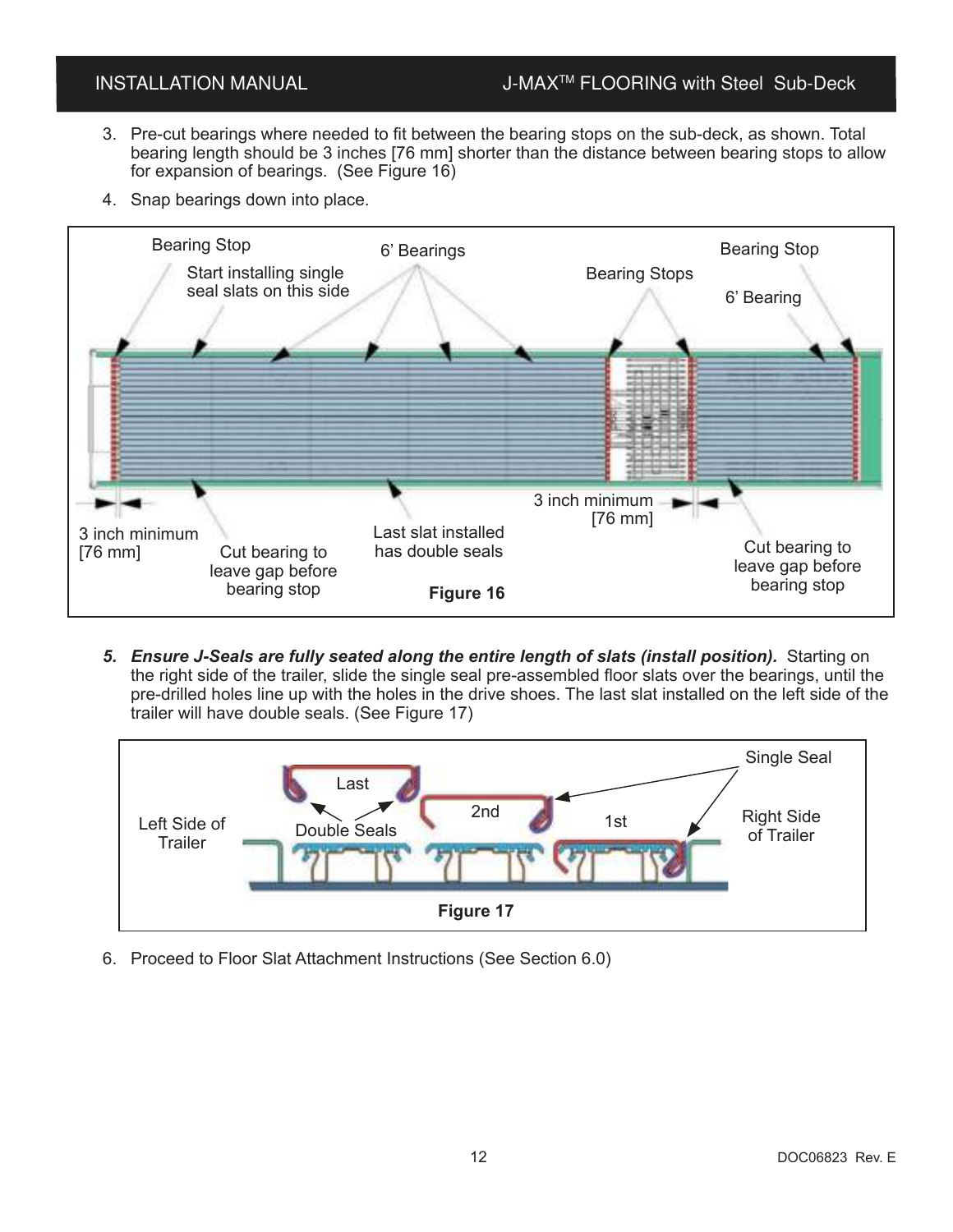- 5.2 Method 2: Bearings Slid into Slats, Both Snapped Down onto Sub-Deck (with Bearing Stops)
	- 1. Bearing Stops keep bearings in place and are installed with pop rivets. Place bearing stops flush with the ends of the sub-decks and drill (6) holes through sub-deck, using holes in bearing stops as a drill jig. Install (6) rivets per bearing stop. (4) Bearing Stops per slat are pre-drilled and supplied by KEITH Mfg. with order. (See Figure 18)



2. Bearings come in 6 ft [1829 mm] lengths and snap down over sub-deck. (See Figure 19)

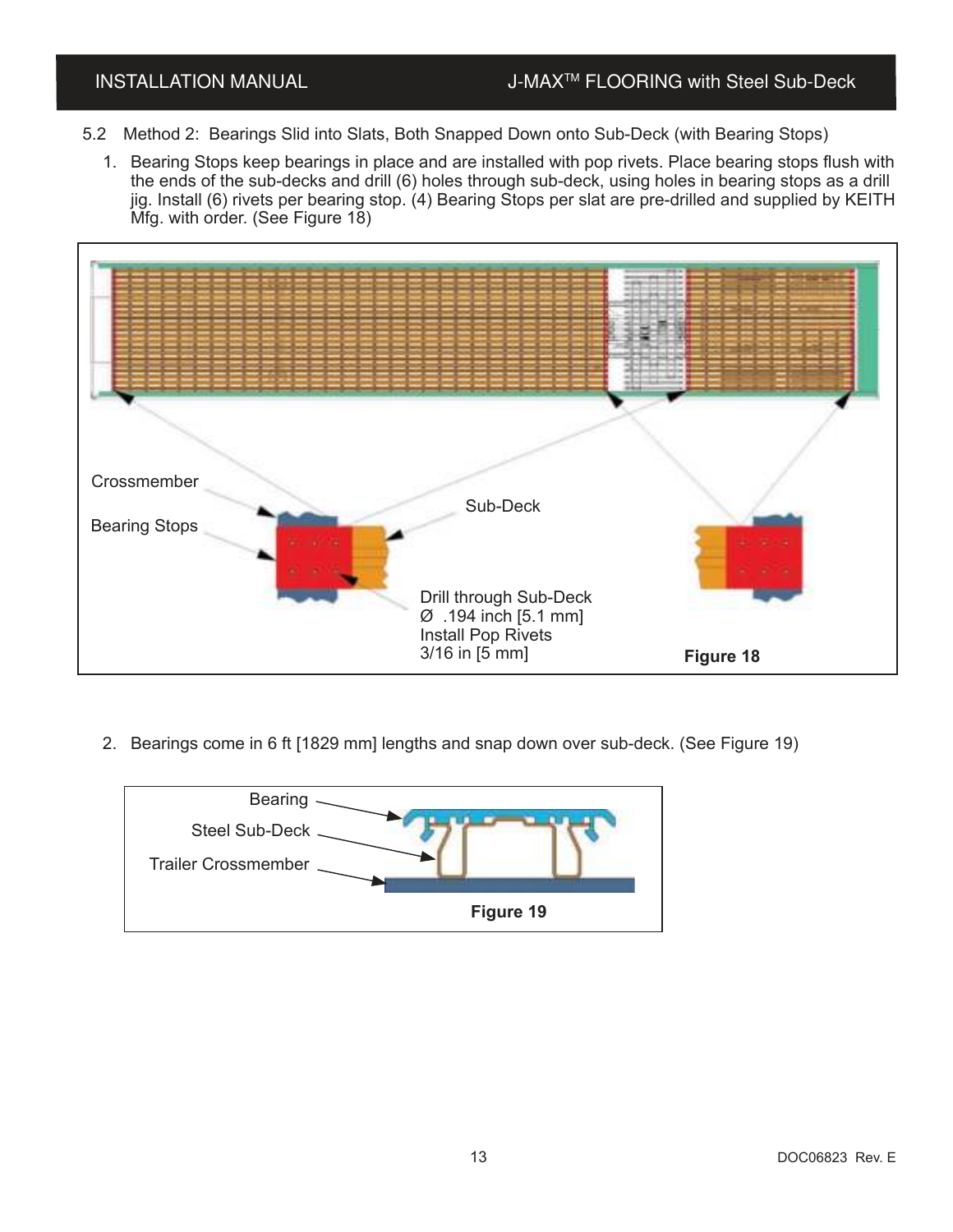### INSTALLATION MANUAL J-MAX<sup>™</sup> FLOORING with Steel Sub-Deck

3. Pre-cut bearings where needed to fit between the bearing stops on the sub-deck, as shown. Total bearing length should be 3 inches [76 mm] shorter than the distance between bearing stops to allow for expansion of bearings. (See Figure 20)



4. Slide the bearings into the floor slats and place the floor slats upside down in trailer. *Ensure J-Seals are fully seated along the entire length of slats (install position).*(See Figure 21)



5. It is important to install the floor slats in the appropriate sequence starting on the right side of the trailer and working to the left side of the trailer. The last slat installed on the left side of the trailer will have double seals. (See Figure 22)

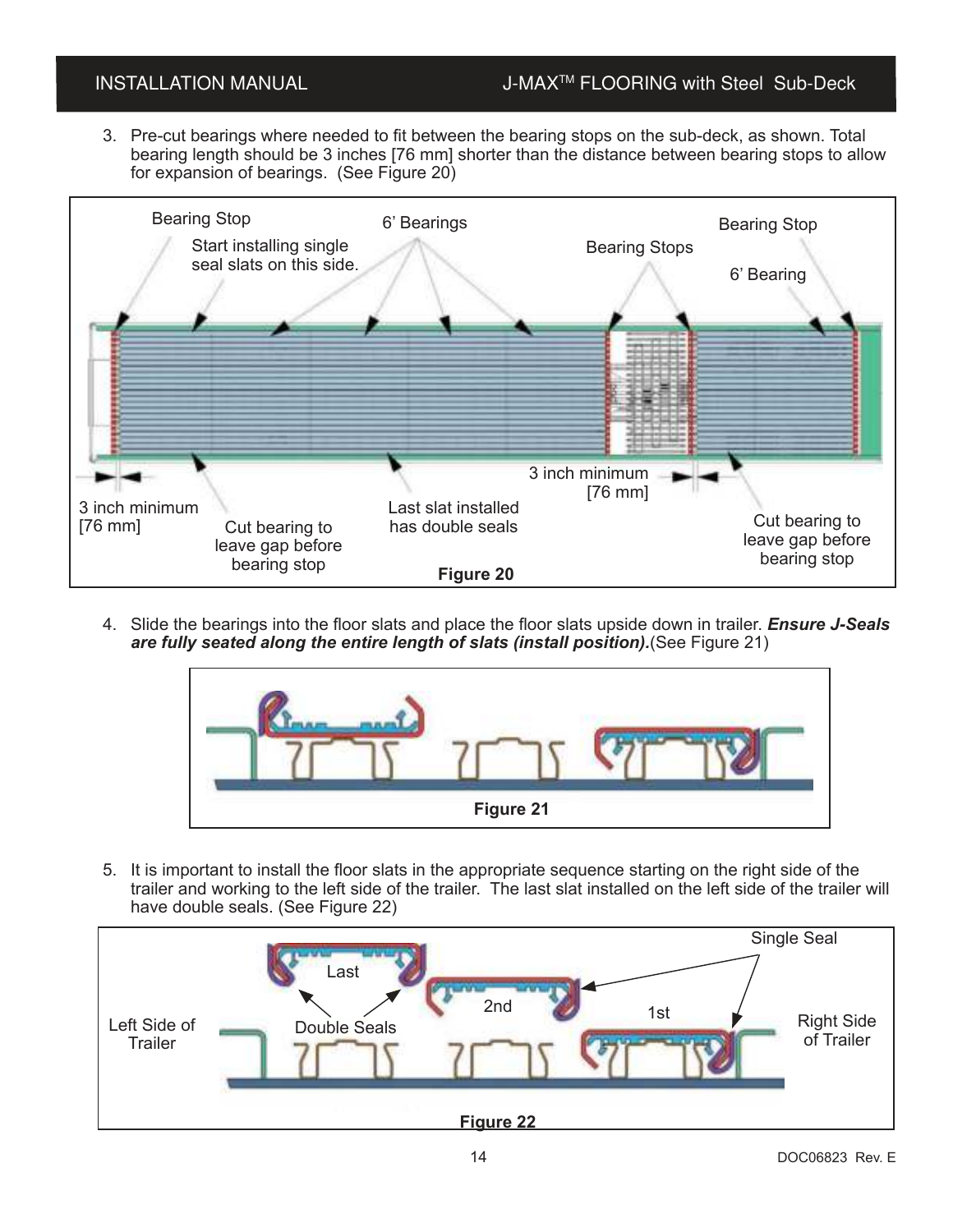6. Lay a slat next to the sub-deck it is to be installed on. (See Figure 23)



7. Position slat so floor bolt holes in slat are aligned with bolt holes in drive shoes and position bearings between bearing stops. (See Figure 24)



**Figure 24**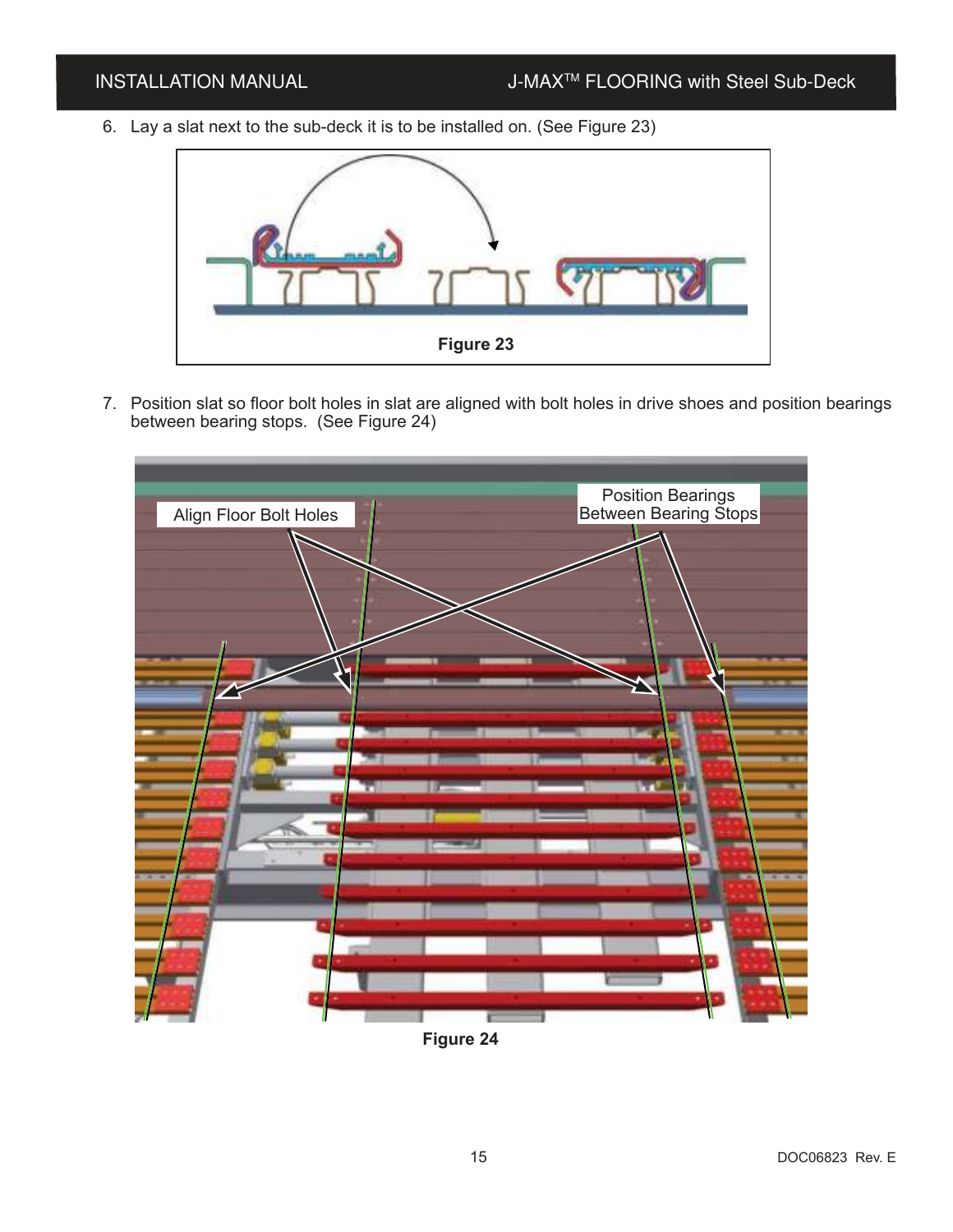8. Turn slat over and center on top of sub-deck with floor bolt holes aligned with holes in drive shoes. (See Figure 25)



9. Use floor slat driver #11310701 to seat bearings and slats on sub-deck. (See Figure 26)



- 10. Continue until all bearings and slats have been snapped down.
- 11. Proceed to Floor Slat Attachment Instructions (See Section 6.0)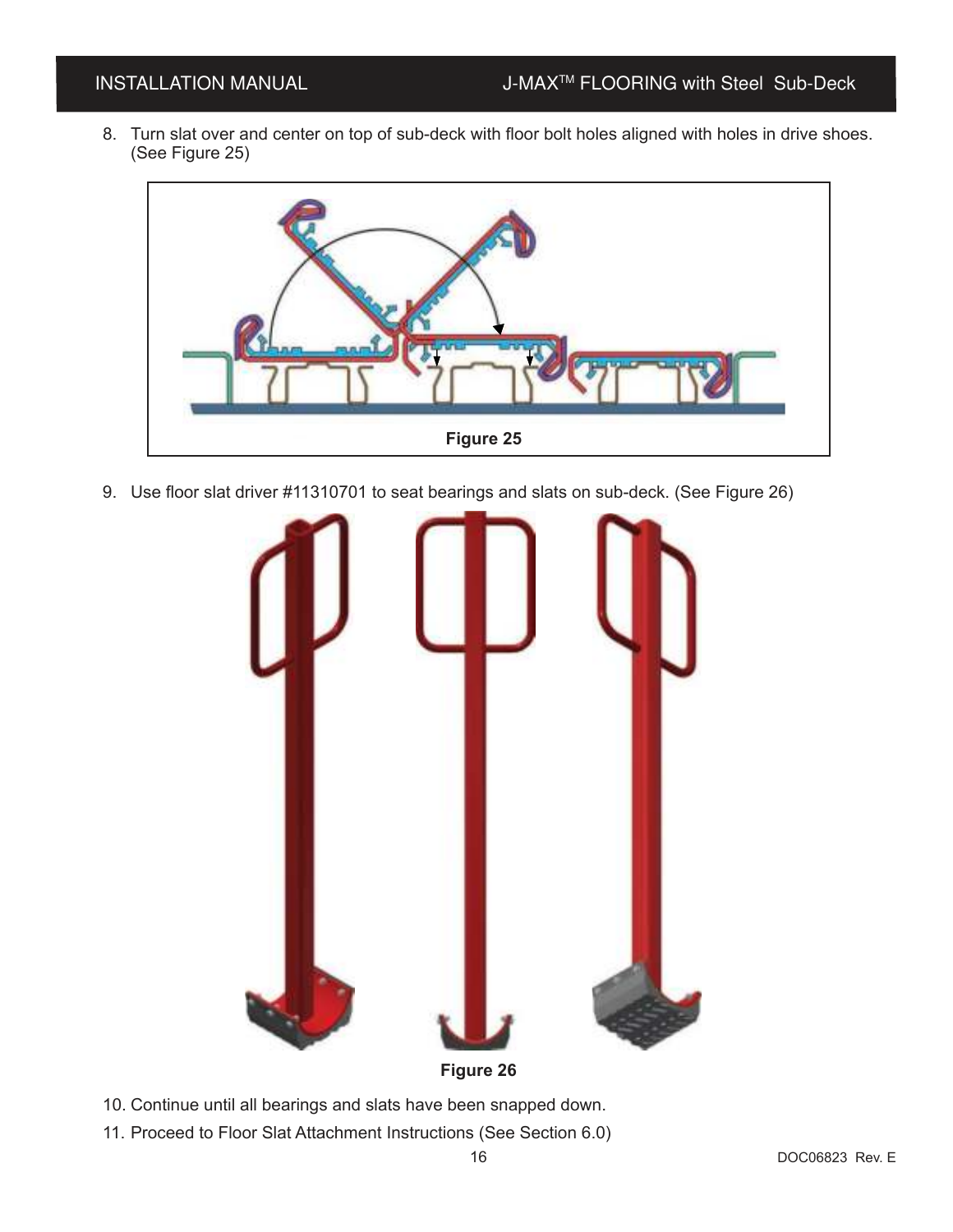### **6.0 Floor Slat Attachment Instructions**

- 1. Make final adjustments of all floor slats until the pre-drilled holes in the slats line up with the appropriate holes in the cross-drive shoes.
- 2. Bolt Slats to Cross-Drive Shoes

### *NOTE: Bolt slats to cross-drive shoes before seating floor J-Seal.*

| <b>Bolt Torque Chart</b> |              |                    |                    |                         |              |                       |  |  |  |
|--------------------------|--------------|--------------------|--------------------|-------------------------|--------------|-----------------------|--|--|--|
| <b>Bolt</b><br>(SAE)     | <b>Grade</b> | Torque<br>(tt/lbs) | <b>Location</b>    | <b>Bolt</b><br>(Metric) | <b>Grade</b> | <b>Torque</b><br>(Nm) |  |  |  |
| ۰                        |              |                    | End Plugs          | M8 x 1.25               | 10.9         | 34                    |  |  |  |
| $5/16-18$                | 8            | 24                 | <b>Floor Bolts</b> | M8 x 1.25               | 10.9         | 34                    |  |  |  |
| $3/8 - 16$               | 8            | 45                 | <b>Floor Bolts</b> | M <sub>10</sub> x 1.5   | 10.9         | 66                    |  |  |  |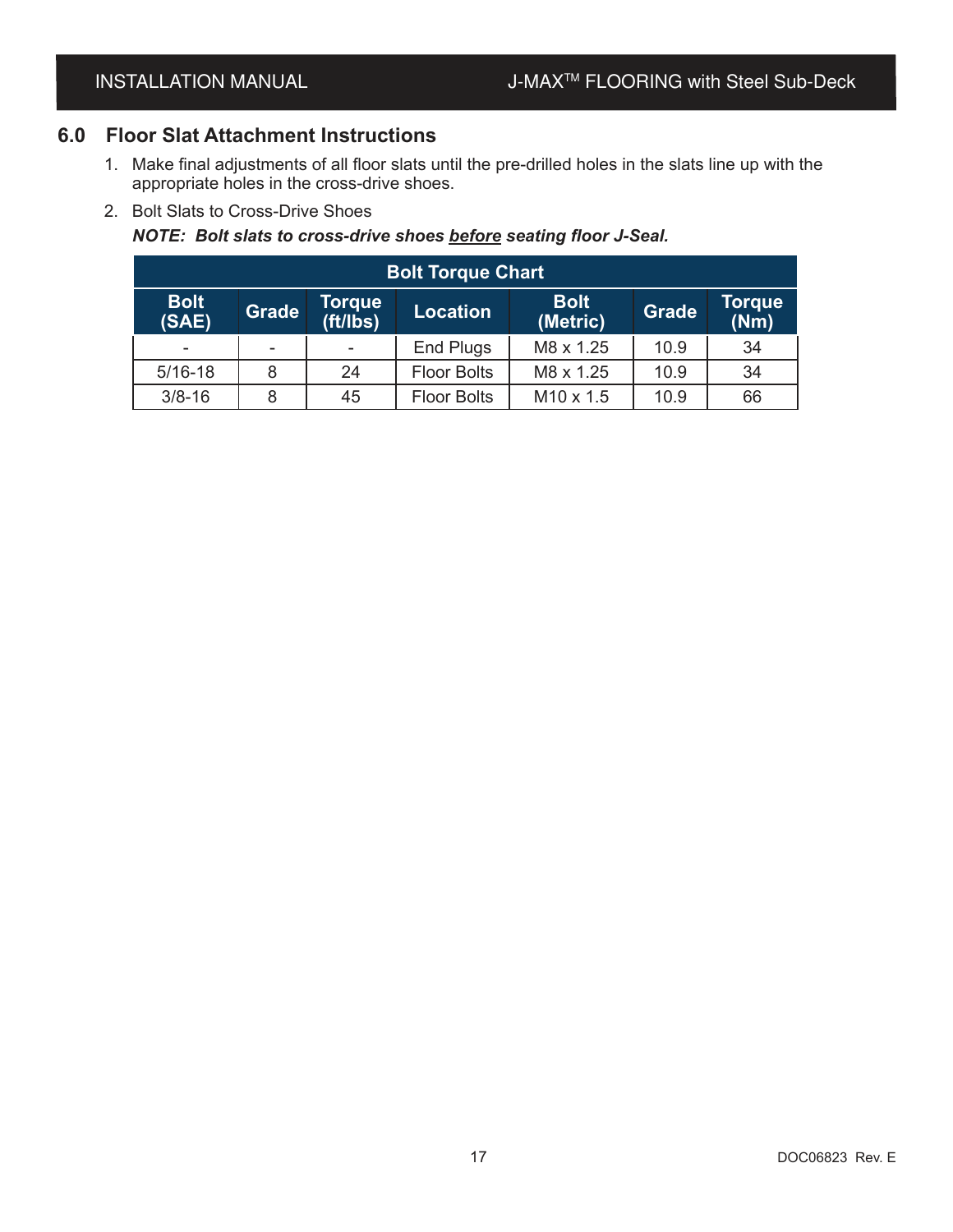### **7.0 J-Seal Seating Instructions**

1. Image shows the end view of the assembled slats in position (J-Seal is in the raised installed position). (See Figure 30)



2. Push J-Seal down until tool stops. Image shows the slat assembly end view with the J-Seal in the seated position. (See Figure 31)

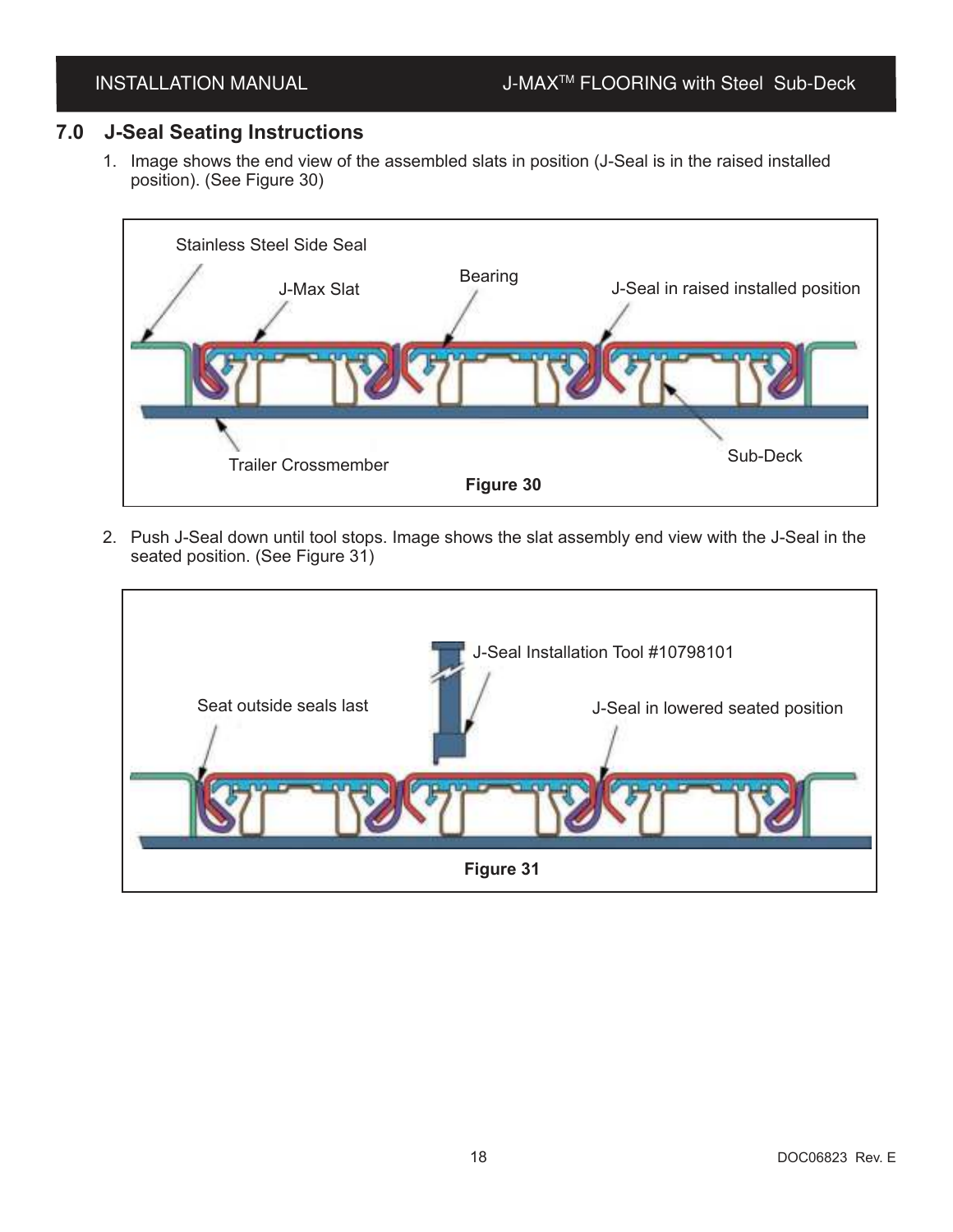### **8.0 Fabricate & Install Front Slope Shield**

- 1. Determine Slope Shield & Support Dimensions: The width is equal to the inner trailer width. The front shield is commonly installed at approximately 45° between the front wall and the flooring. The UHMW wear strip should lie fully on top of the floor slats when the floor slats are in the rear position (at maximum distance from the front wall). (Figures 32 & 33)
- 2. Fabricate Sloped Front Shield & Supports: Form the slope shield plate and attach steel angles for added support. Rivet the plastic wear strip to the bottom of the shield. (Figures 32 & 33)
- 3. Mount Supports & Front Shield: Bolt or weld angled supports to the side walls. Bolt the slope shield to the front of the trailer and to the side supports. Turn Buckles can be added to hold the front slope shield down onto the slats. Clean-out holes can be provided below the front shield to reduce potential material buildup. (Figures 32 & 33)